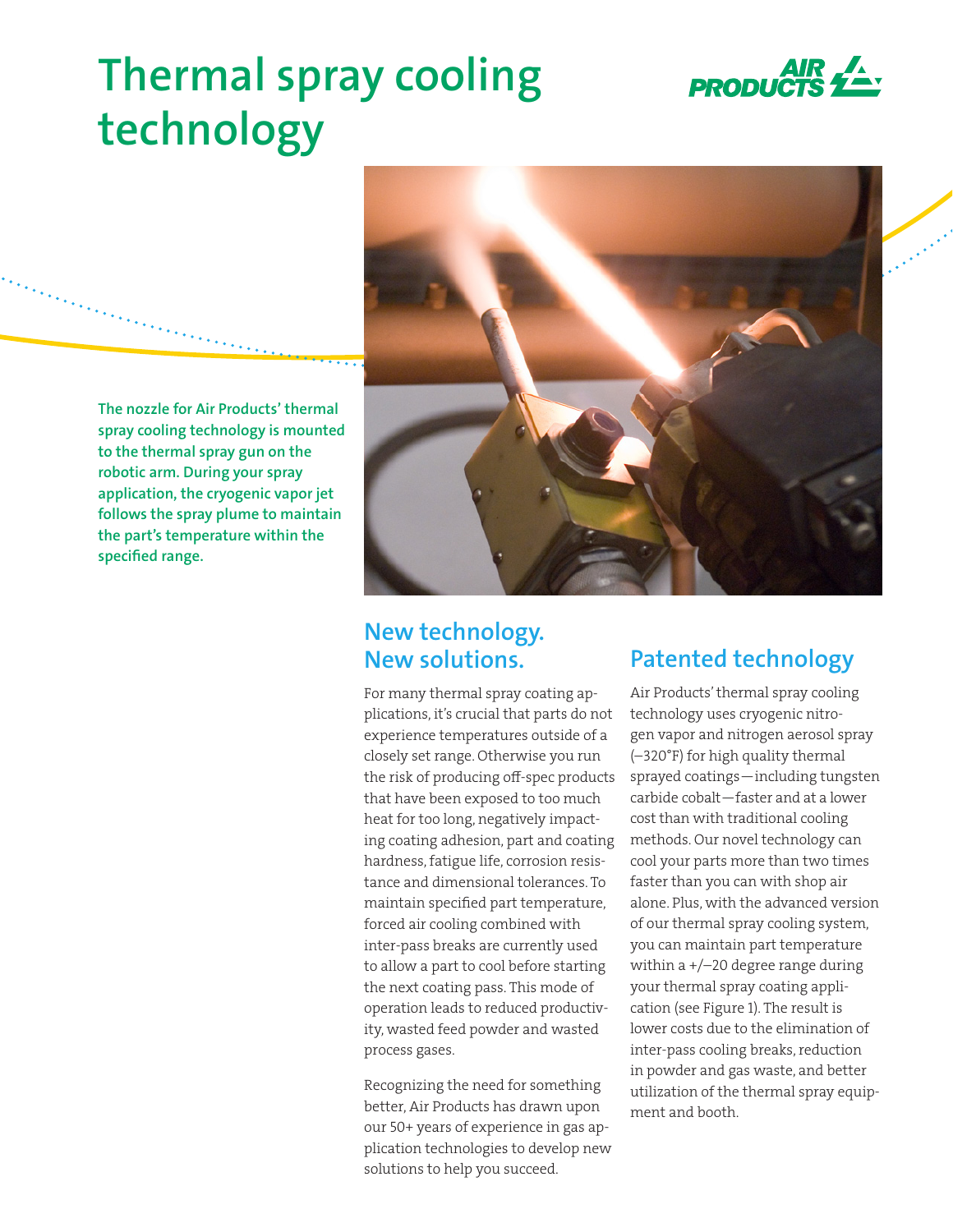## **Figure 1: Traditional Air Cooling vs. Air Products' Thermal Spray Cooling Technology for Coatings Deposited in 11 Spray Passes**



**Air Products' novel thermal spray cooling technology delivers exceptional results. This graph shows actual process data for spraying aircraft landing gear with traditional air cooling compared to our nitrogen cryogenic vapor cooling system. With the Air Products thermal spray cooling technology, the part's temperature was maintained within a much tighter range during the spray operation. In addition, it halved the spraying time and the amount of powder and process gases consumed—plus improved productivity.**

# **Options to meet your needs Advanced thermal spray cooling system**

Air Products' advanced thermal spray cooling system takes process control to a new level. The system uses liquid and gaseous nitrogen as the cooling media. The cooling nozzle is mounted on the robotic arm so it trails behind the spray gun to cool the part during the spraying process. Through the closed-loop temperature feedback system, you can achieve optimal part cooling and maintain the coating temperature within a user-defined temperature range. Our temperature monitoring and control software uses proprietary cooling algorithms to determine the appropriate cooling intensity based on the thermal imaging camera and/or infrared sensor inputs. Plus, multiple cooling lines provide set-up flexibility for parts with complex geometry. The advanced cooling system offers:

- Variable cooling intensity based on actual temperatures and user-defined inputs
- Flexible temperature signal acquisition through infrared sensors and/or a thermal imaging camera
- Real-time temperature display
- Data and image storage
- Data retrieval capabilities for quality control post-inspection

– Unrestricted cooling configuration and operating mode selection (liquid nitrogen, gaseous nitrogen, forced air, and hybrid)

These features provide real-time vital characteristics of the coating process, such as instant and time-averaged temperature of the part, temperature distribution in various part areas, and standard deviation of accumulated thermal data. This data can be tracked, recorded and stored for audit purposes. Compared to our standard system, this system provides a wider range of control plus all of the monitoring and data collection required for critical spraying operations.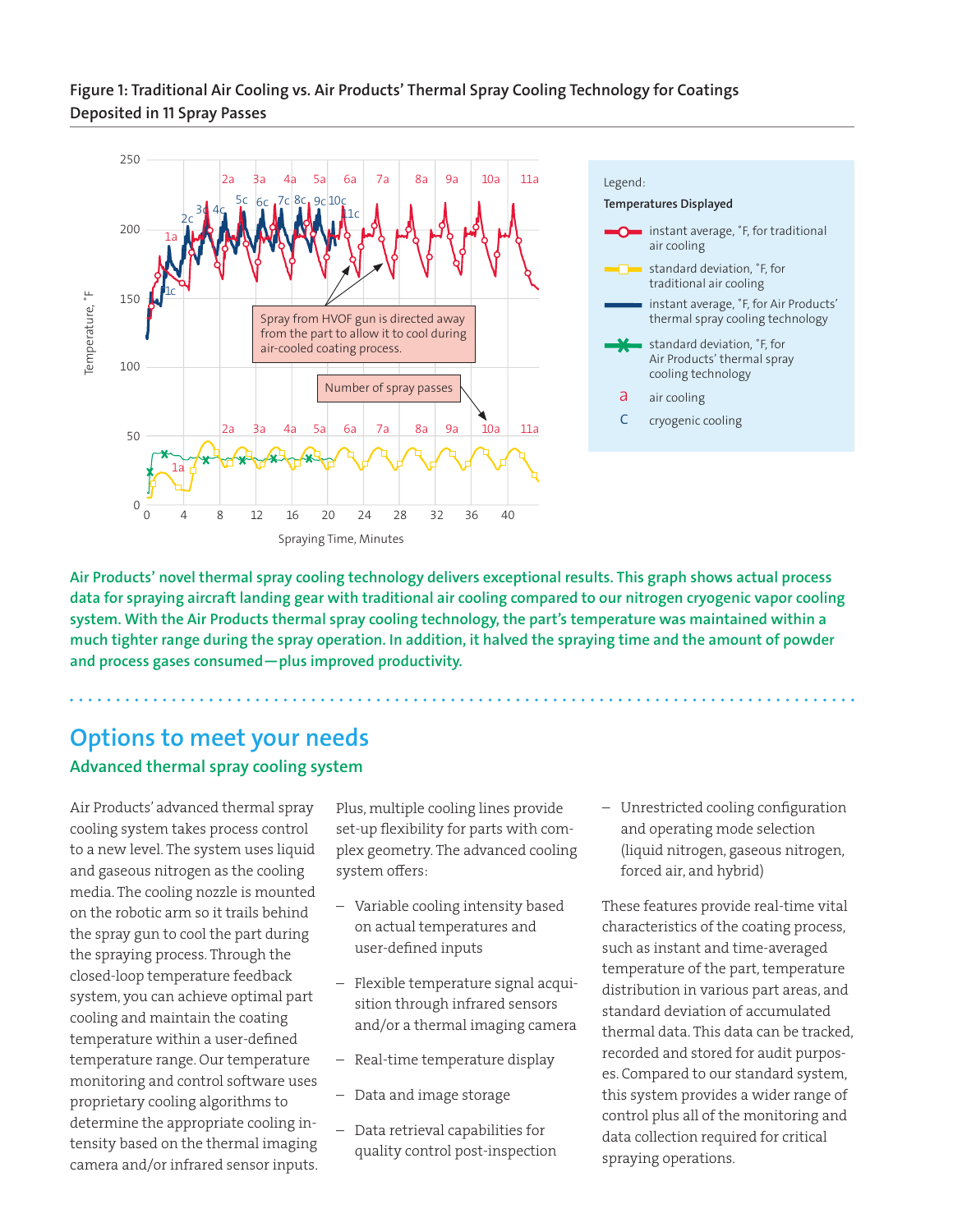### **Table 1: Thermal Spray Cooling System Comparison**

| Features                                                                 | Advanced<br>System | Standard<br>System | Monitoring<br>System |
|--------------------------------------------------------------------------|--------------------|--------------------|----------------------|
| Compatible with existing thermal spray systems                           |                    |                    |                      |
| Easily installed on robotic arms for precision cooling                   |                    |                    |                      |
| Variable cooling modes                                                   |                    |                    |                      |
| - Precision spot cooling                                                 |                    |                    |                      |
| - Diffuse, wide-area cooling                                             |                    |                    |                      |
| Automatically controlled by preset commands (minimal operator input)     |                    |                    |                      |
| High-efficiency, cost-effective liquid nitrogen usage                    |                    |                    |                      |
| Options:                                                                 |                    |                    |                      |
| Infrared sensors or 2D thermal imaging system                            |                    |                    |                      |
| Up to 5 additional liquid nitrogen hoses per unit for additional cooling |                    |                    |                      |
| Temperature calibration system                                           |                    |                    |                      |
| Data management system-ideal for quality assurance purposes              |                    |                    |                      |
| Numerous, cost-effective nitrogen supply options available worldwide     |                    |                    |                      |

# **Standard thermal spray cooling system**

Air Products' standard thermal spray cooling system uses liquid and gaseous nitrogen as the cooling media. This system's cooling nozzle is also mounted on the robotic arm, trailing the spray gun. The system can deliver one of several predetermined mixtures of liquid nitrogen vapor and gaseous nitrogen based on operator input. Your part cooling can be optimized by selecting any of the five user-defined cooling modes, ranging from room temperature nitrogen gas to 100% cryogenic liquid nitrogen. This system provides flexibility in selecting a desired cooling capacity for the part you're spraying, in a less sophisticated control package than our advanced system.



**With our thermal spray cooling technology's advanced system, you can monitor your spray operation from the control room. The temperature profile for your operation will be displayed on your computer screen and captured for future analysis, playback and audits.**

### **Temperature monitoring of thermal spray processes**

When liquid nitrogen cooling is not required but temperature monitoring of the spraying process is, Air Products' thermal spray monitoring system is a valuable tool. This system can monitor and record data from measurable inputs during the thermal spray process—especially substrate temperature monitoring. The monitoring system provides temperature signal acquisition through infrared sensors and/or thermal imaging cameras, real-time thermal data display, thermal data and image storage, and data archiving playback for quality control post-inspection. While cooling is not provided with the monitoring system, you can integrate cooling modules at a future date if you want to add that option.